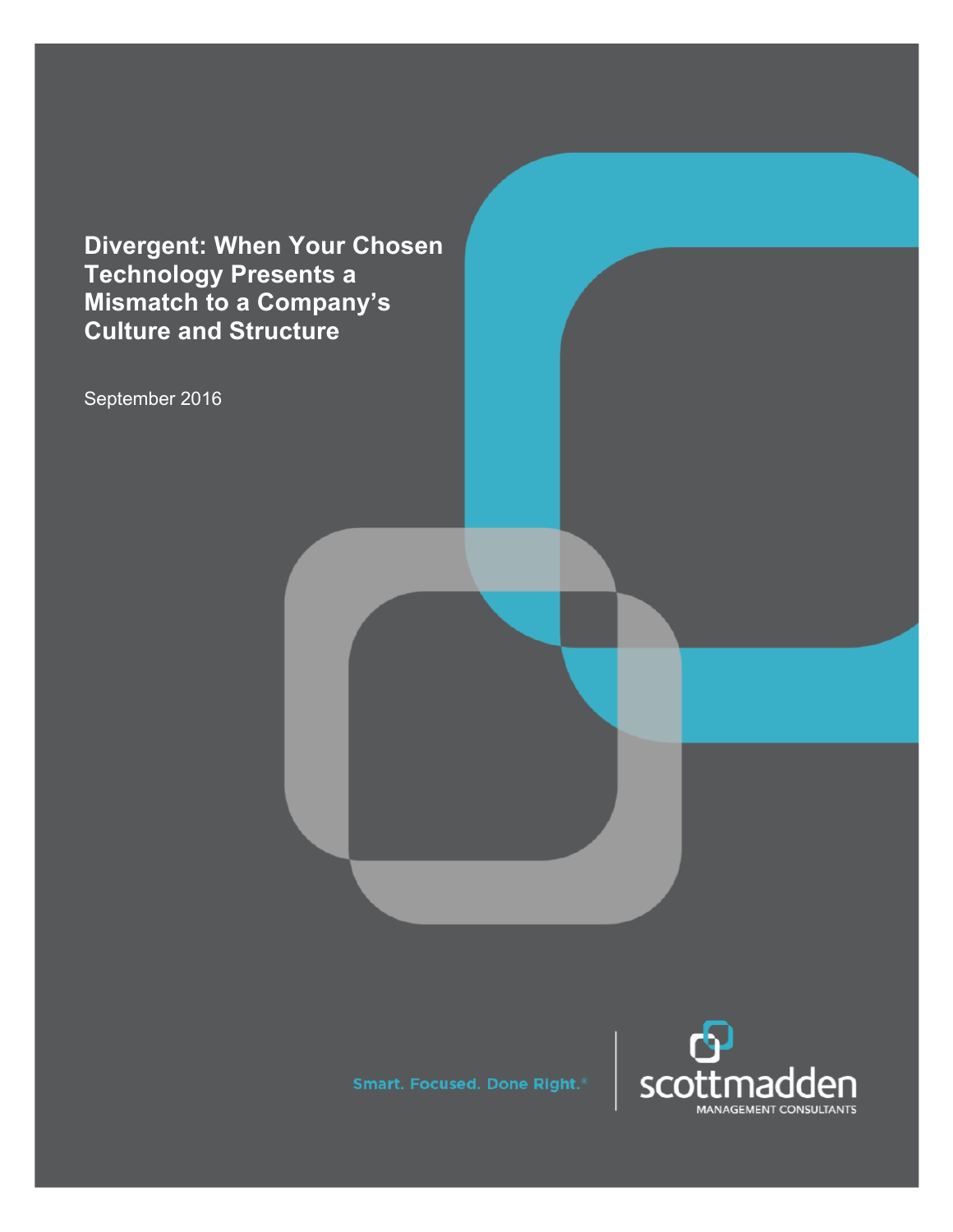**Divergent: When Your Chosen Technology Presents a Mismatch to a Company's Culture and Structure**

In every boardroom and executive office, the C-suite is asking leadership teams to be strategic, be proactive, and look for opportunities for growth. For their part, leaders in HR are embracing new, cloudbased technologies that provide self-service, data analytics, and process automation. Their goals are to increase the speed and consistency of daily business activities and provide a user-friendly access point to employees and customers. There are many system transformation success stories and just as many failures. System transformations fail because organizations run into unexpected, legacy infrastructure and practices that are difficult to navigate or alter.

So, what happens when the opportunity and requirements for change do not fit the company's culture and existing structures? In this article, we examine key challenges organizations face when implementing cloud-based Human Resources Management Systems (HRMS).

### **HUMAN RESOURCES MANAGEMENT SYSTEMS (HRMS)**

Cloud-based or Software-as-a-Service (SaaS) applications, like Workday, UltiPro, and SuccessFactors, are experiencing widespread growth. Because these solutions are faster and less expensive to implement than on-premise solutions, they are gaining traction within companies of all sizes. In addition, many of these SaaS systems offer newer, leading practice functionality. As an example, Workday has a clean user interface for employee and manager self-service, a robust catalog of business processes and workflow, and sophisticated reporting capabilities, all of which are key requirements for HR in the future.

The business case for shifting to an application like Workday often seems strong; however, challenges exist. Specifically, there are four areas where we see companies struggle the most.

#### **1. Employee and Manager Self-Service**

Today's HR systems offer a catalog of processes that can be leveraged for employee and manager self-service. They can be easily configured, enabled, and disabled based on the choice of features that leadership desires. During the initial sales and design phases, these features look snazzy and streamlined; however, these features present critical decisions that can be tough for companies to make.

*How much do we want our employees and managers to see?* Data transparency is one of the hardest decisions in configuring a new HRMS. In some companies, the idea of showing an organizational hierarchy to employees is commonplace, while in others, an organization chart is considered sensitive information. Similarly, manager self-service access to employee compensation can be fraught with questions and concerns.

*Am I just doing HR's work?* This is a common question from managers when deploying manager selfservice. In all manager self-service design scenarios, it is important to focus scope on high-volume transactions that are an efficient use of a manager's time. Understanding process steps, cycle times, and approval flows during the design phase is key to identify priority manager self-service transactions.

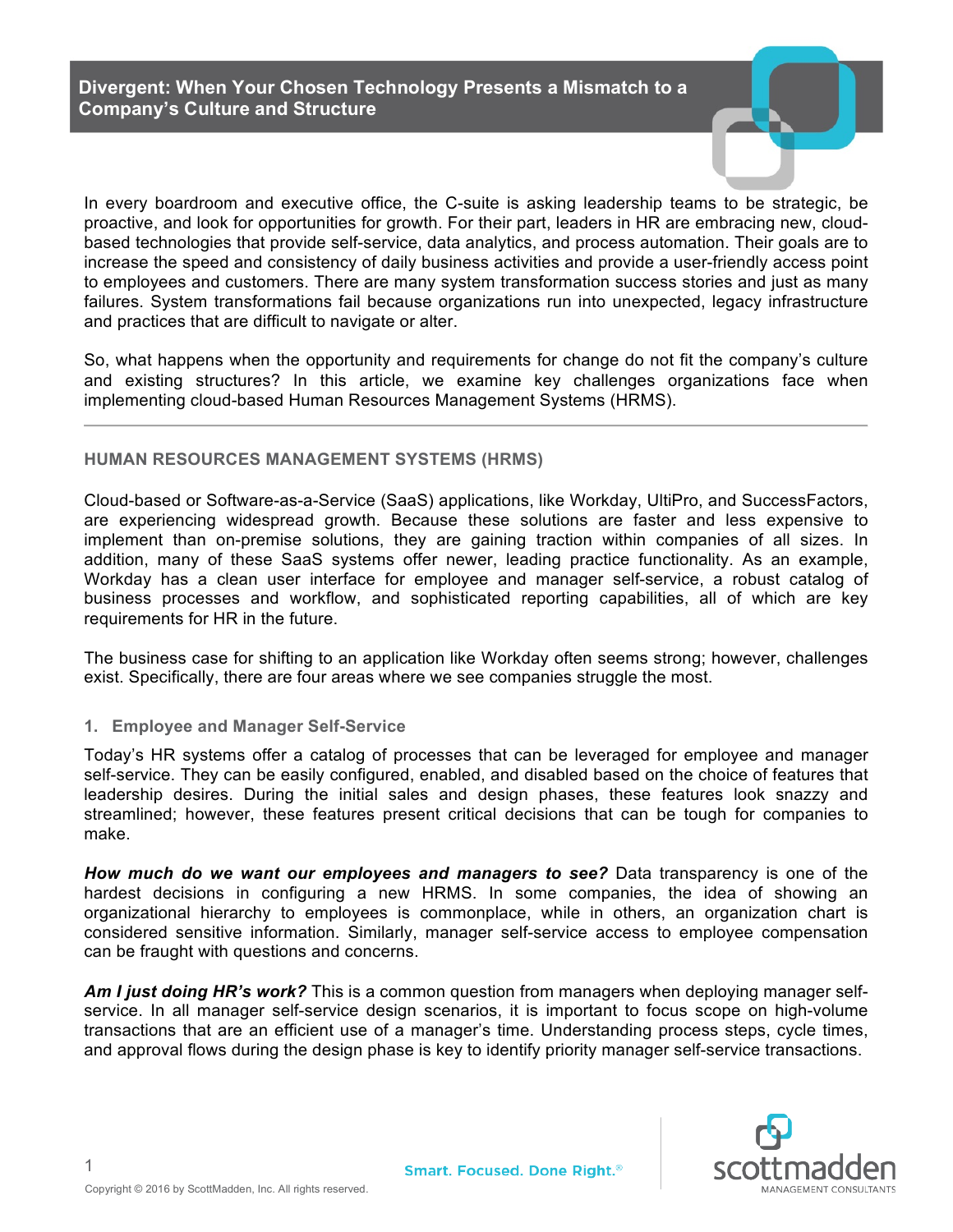All of these decisions are difficult and should be planned for in the design phase timeline. It is possible to leverage the majority of available features of SaaS HRMS applications; however, this requires upfront planning and leadership support to ensure success.





### **2. Testing**

The foundation for a smooth and successful system implementation is a thorough testing program, where processes are repeatedly tested and situations are pursued to "break" the application. Typical test phases include system configuration, integration, and user acceptance. The complexity of each testing phase, which can vary significantly, is usually driven by the company's culture. The testing approach for a SaaS implementer is different. A SaaS implementer's approach is "try, fix, and try again" versus many clients' desire for a formal test cycle approach with documentation of functional and technical requirements, test cases, results, and sign-offs. This new approach is known as Agile software development.

*How long will our testing phase be***?** Duration of the testing phase will impact the overall implementation timeline. The number of business processes, number and complexity of integrations, and number of people involved with upstream, middleware, and downstream systems influences the time required to execute a full cycle of testing. However, the biggest driver of testing duration and complexity is the organization's historical application testing approach. As mentioned above, executives are often not comfortable with an Agile methodology. Determining testing scope and whether and how to modify a traditional implementation approach for a SaaS application is an important discussion. This discussion should be initiated during initial vendor negotiations and involve key business functions. If expectations are outlined at the beginning of negotiations, there will be fewer surprises at the new system launch.

The timeline for testing HR and payroll business processes can range from 4 to12 months, depending upon the need for system, integration, and parallel testing and the number of cycles desired.

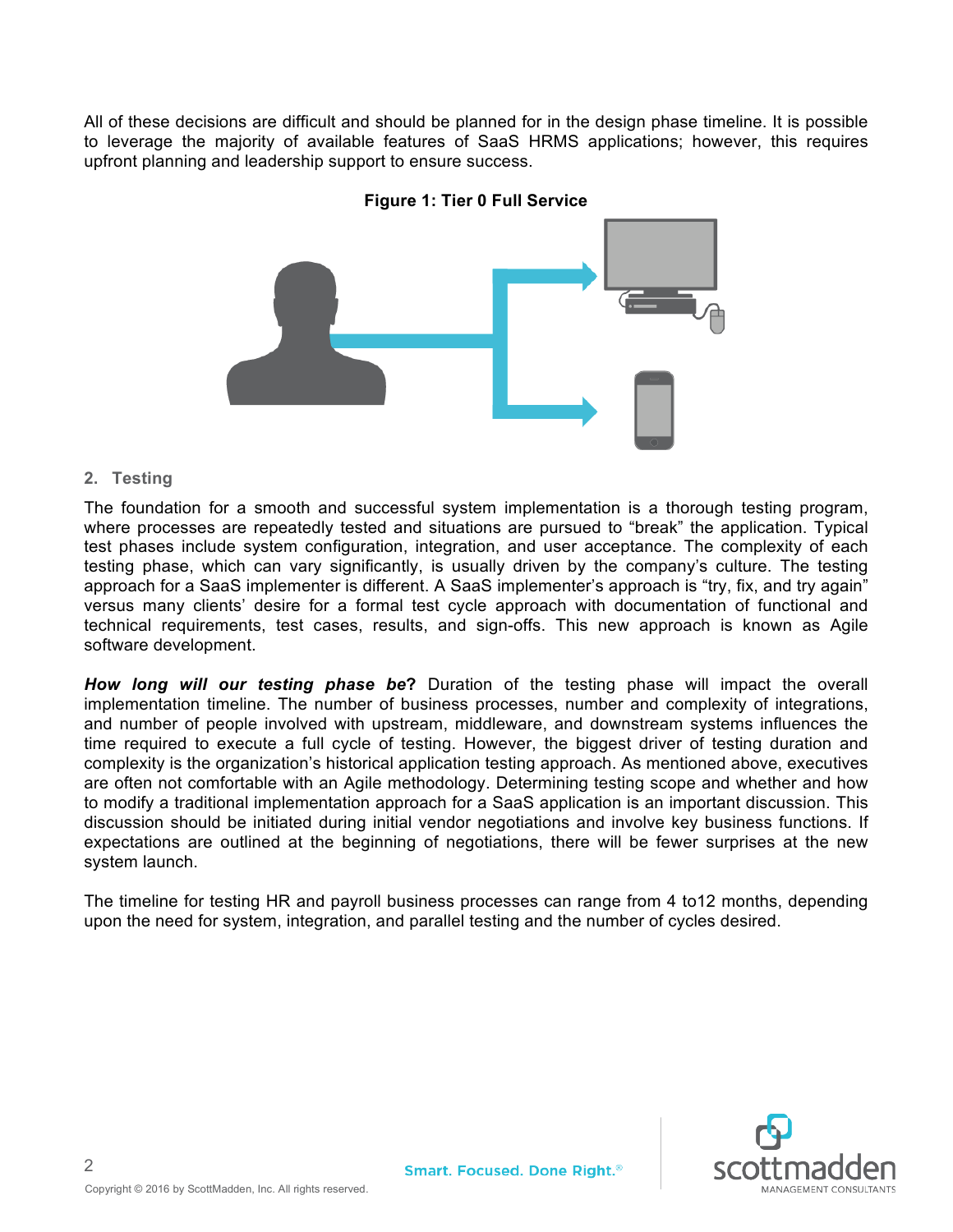

## **Figure 2: Illustrative Testing Timeline**

# **3. Reporting**

Reporting and analytics have been a prominent topic in the HR space for several years, and SaaSbased HRMS solution providers have focused on improving this functionality. The inherent analytics features of SaaS-based HRMS systems, like Workday, are enabling HR and business leaders to better leverage their organizational data for strategic decisions. Companies that adopt the reporting functionality of these SaaS systems can truly increase their organizational agility. If organized and implemented effectively, reporting can meet the broad needs of the organization in a simplified way.

*What should we include in our standard reports or queries?* SaaS-based reporting tools are so robust that it is difficult to determine what needs to be built. On a recent project, we were able to reduce more than 2,000 HRMS-based reports to less than 200 SaaS-based self-serve reports. SaaS-based reporting functionality is fantastic, but it can be overwhelming in the design and configuration of the system. As one of our clients stated when summarizing the best and worst elements of Workday, "reporting, for both…" Reporting functionality within SaaS-based systems, like Workday, provides the sophisticated analytics and interpretive data that HR desires; however, the way data are stored is complex. In addition, data are linked through a web of connected and calculated fields. It is very different than the traditional HRMS table structure. Focus intently on how your organization will use data with the new SaaS-based system to simplify and guide the reporting design discussion.

### **4. Implementation Time**

SaaS systems are designed to be implemented faster than legacy or on premise applications. Despite this capability of SaaS-based systems, implementation time remains dependent on internal requirements and capabilities. To ensure a successful implementation, organizational change and reskilling of employees will be required before go-live. In addition, factors like business process complexity, the number of system integrations, the number of testing cycles, and the desired level of data cleanliness can impact the plan. Each of these attributes can add weeks to an implementation. We recommend thinking through these elements while creating the business case and project plan for the new system. For example, if your organization has complex processes or a demanding IT organization, build this complexity into the project plan.